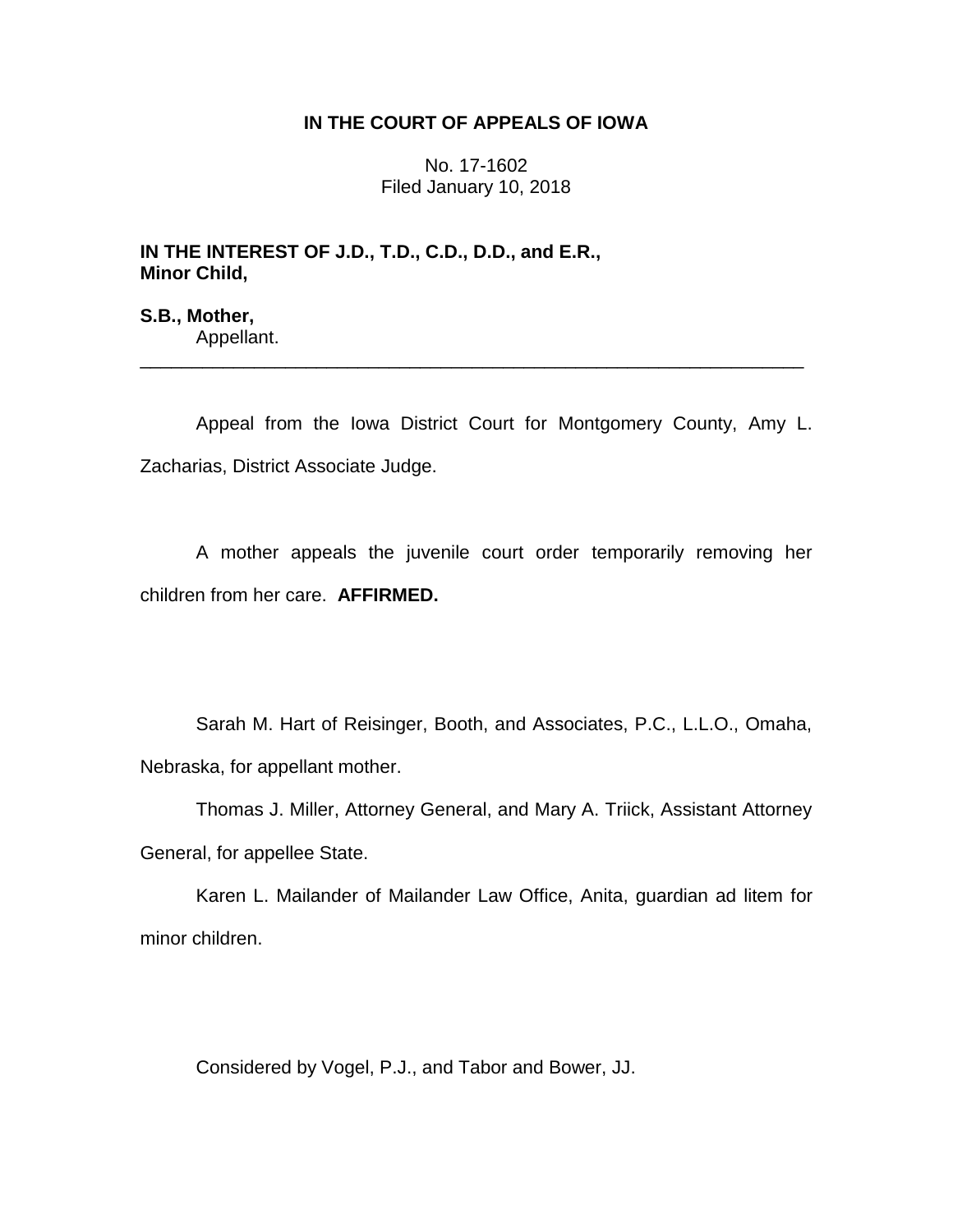**BOWER, Judge.**

 $\overline{a}$ 

A mother appeals the order temporarily removing her children from her care. We find the children were properly removed pursuant to Iowa Code section 232.102(5)(a) (2017). We affirm the juvenile court.

#### **I. Background Facts and Proceedings**

The five children in this case ranged in age from three to twelve at the time of the removal hearing. In April 2017, the Iowa Department of Human Services (DHS) received a report of physical abuse against the father of four of the children. The father was arrested and charged with child endangerment. The mother and father were no longer in a relationship at the time of the incident. However, during the course of the investigation, it was discovered the mother's boyfriend, W.B., who lived in the mother's home with the children, was a registered sex offender.<sup>1</sup> DHS and law enforcement informed the mother and W.B. and he was required to leave the home. Two days later, the mother and W.B. married in order to avoid his removal.

After approximately one month, the mother and W.B. signed a safety plan requiring W.B. to leave the home. The children made statements to the caseworker they wanted W.B. to come back to the home and that his victim had been lying about the abuse. Near the end of May, the children were adjudicated to be children in need of assistance (CINA), and a no-contact order between W.B. and all of the children was entered. The mother did not understand why the no-contact order was entered and why allowing W.B. around the children presented a safety concern. It was also discovered the mother was pregnant

 $<sup>1</sup>$  In 2015, W.B. was convicted of second-degree child molestation in Missouri.</sup>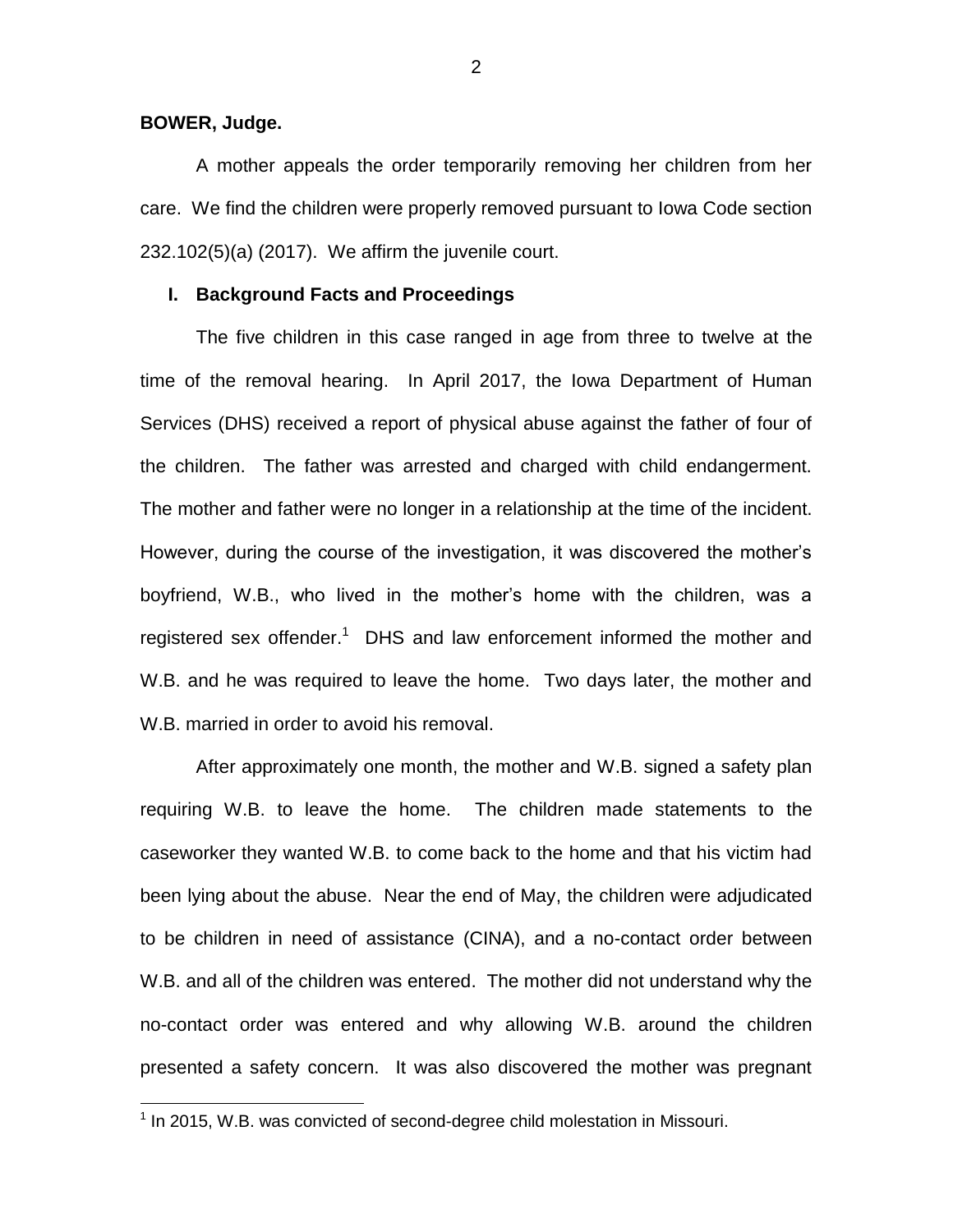with W.B.'s child. However, the children were allowed to remain in the care of the mother.

DHS was immediately suspicious W.B. still had contact with the children, though it had no proof. The juvenile court specifically reminded the mother any violation of the no-contact order would result in the children being removed from her care. W.B. was pulled over in a traffic stop approximately two weeks later, and the mother and all five children were in the car with him. An ex-parte removal order was filed July 12, 2017. The juvenile court noted, the mother "now claims she will not allow contact between [W.B.] and the children and will do whatever is necessary to have her children returned to her care. Given [her] behaviors to this point, the Court finds that the children are not safe in her care and should be temporarily removed."

The children were placed in foster care, and the mother was granted supervised visitation. The mother complied with the case-plan requirements, but DHS remained concerned about her continued relationship with W.B. When the mother was directly asked by the juvenile court if she was comfortable allowing her children to have contact with a sex offender, she did not directly answer the question. Instead she noted W.B. planned to appeal his conviction and that she had spoken to some of W.B.'s children and they believed his victim lied about the abuse.

### **II. Standard of Review**

CINA proceedings are reviewed de novo. *In re J.S*., 846 N.W.2d 36, 40 (Iowa 2014). We give weight to the juvenile court's findings of fact but are not bound by them. *In re K.N.*, 625 N.W.2d 731, 733 (Iowa 2001). The highest

3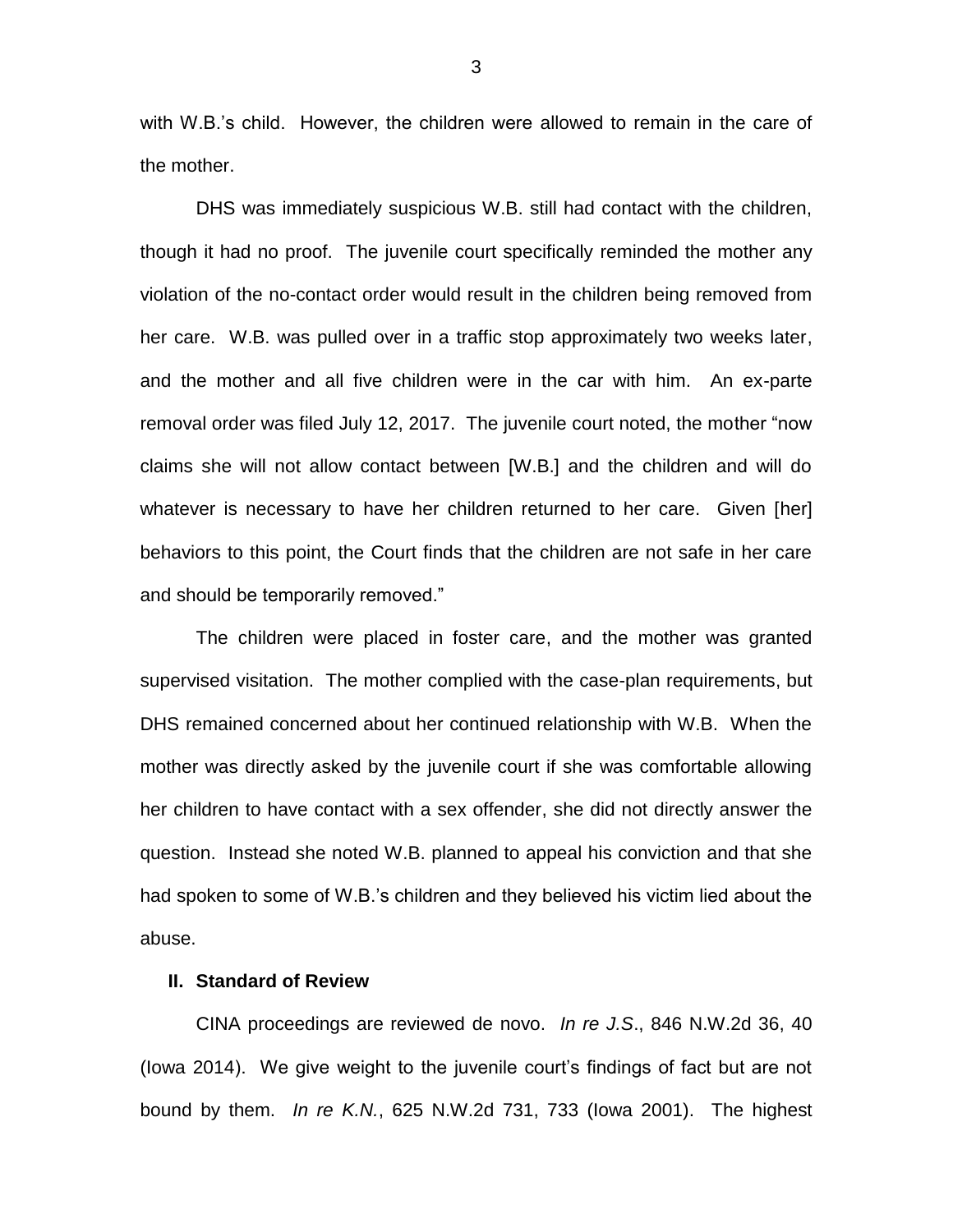concern in reviewing the proceedings are the best interests of the children. *Id.* The juvenile court's determinations must be made on the basis of clear and convincing evidence. Iowa Code § 232.96(2).

#### **III. Returning the Children to the Mother's Care**

The mother first claims the juvenile court did not have clear and convincing evidence the children could not be returned to her care. A child should be allowed to remain at home with their parent whenever possible and should not be removed from the parent's care unless they cannot be protected from abuse. *Id.* § 232.102(5)(a). The juvenile court established a no-contact order to protect the children from W.B., a registered sex offender. The mother was unable or unwilling to understand the danger posed to the children by having contact with W.B. and continued to allow W.B. to have contact with the children. When questioned directly about whether she believed W.B. posed a danger to the children, the mother would not answer and instead defended W.B. We find there was clear and convincing evidence the mother would continue to violate the no-contact order and endanger the children.

#### **IV. Reasonable Efforts**

The mother next claims DHS did not make reasonable efforts toward reunification and requests she be allowed "to parent her children, unsupervised, as she has completed all requirements from [DHS]." The wording of the request makes the claim somewhat ambiguous. However, at the time of the review hearing on September 28, 2017, the mother explicitly denied she was asking for additional services, such as unsupervised visitation. To the extent the mother's argument is a request for additional services, we find the issue was not

4